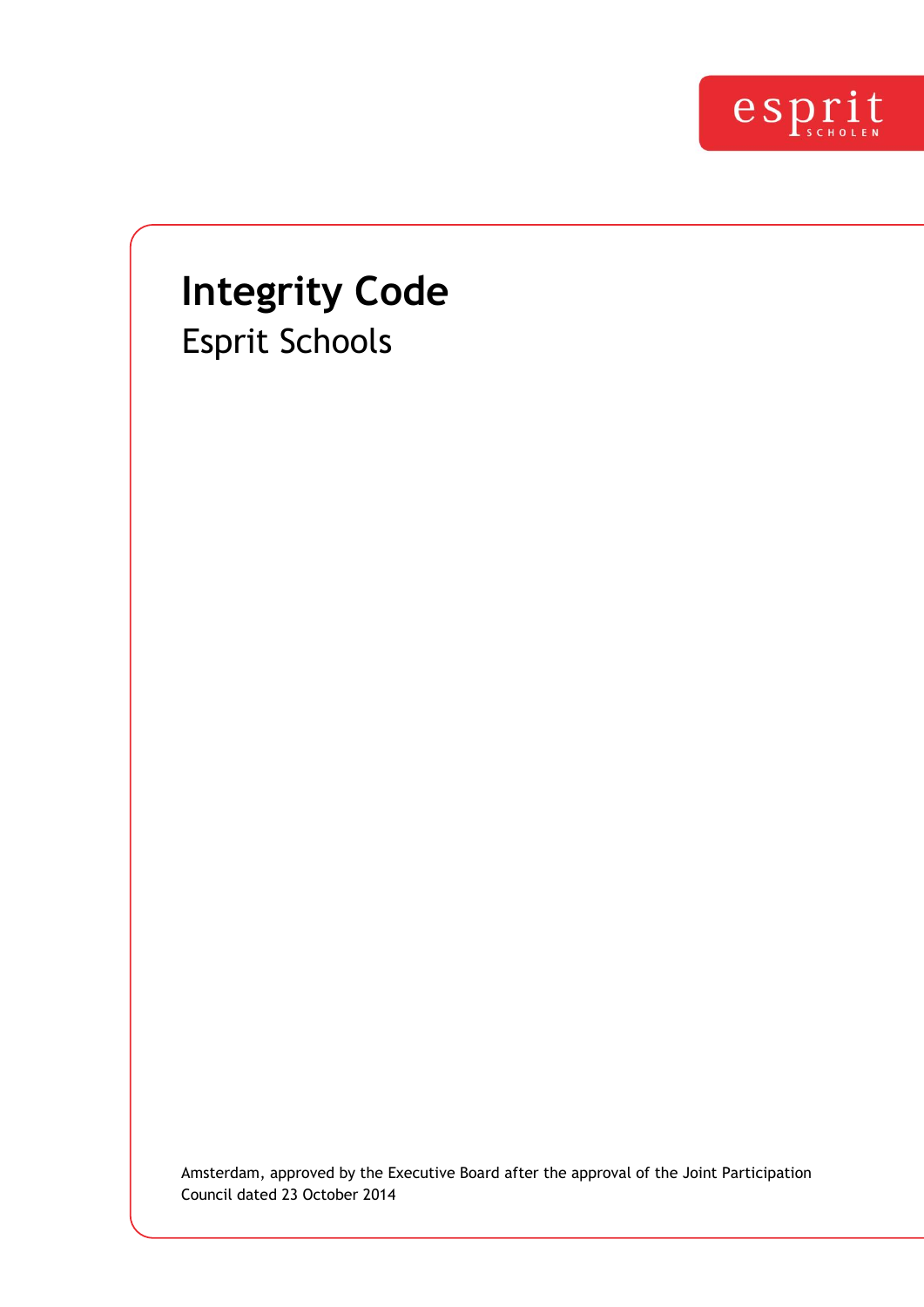

### **Contents**

|   | 2 Integrity and the Education Manifesto 2013-2017 of Esprit Schools  4   |  |
|---|--------------------------------------------------------------------------|--|
| 3 |                                                                          |  |
|   | 3.2 Rules of the game for all who are employed by - or work for - Esprit |  |
|   |                                                                          |  |
|   |                                                                          |  |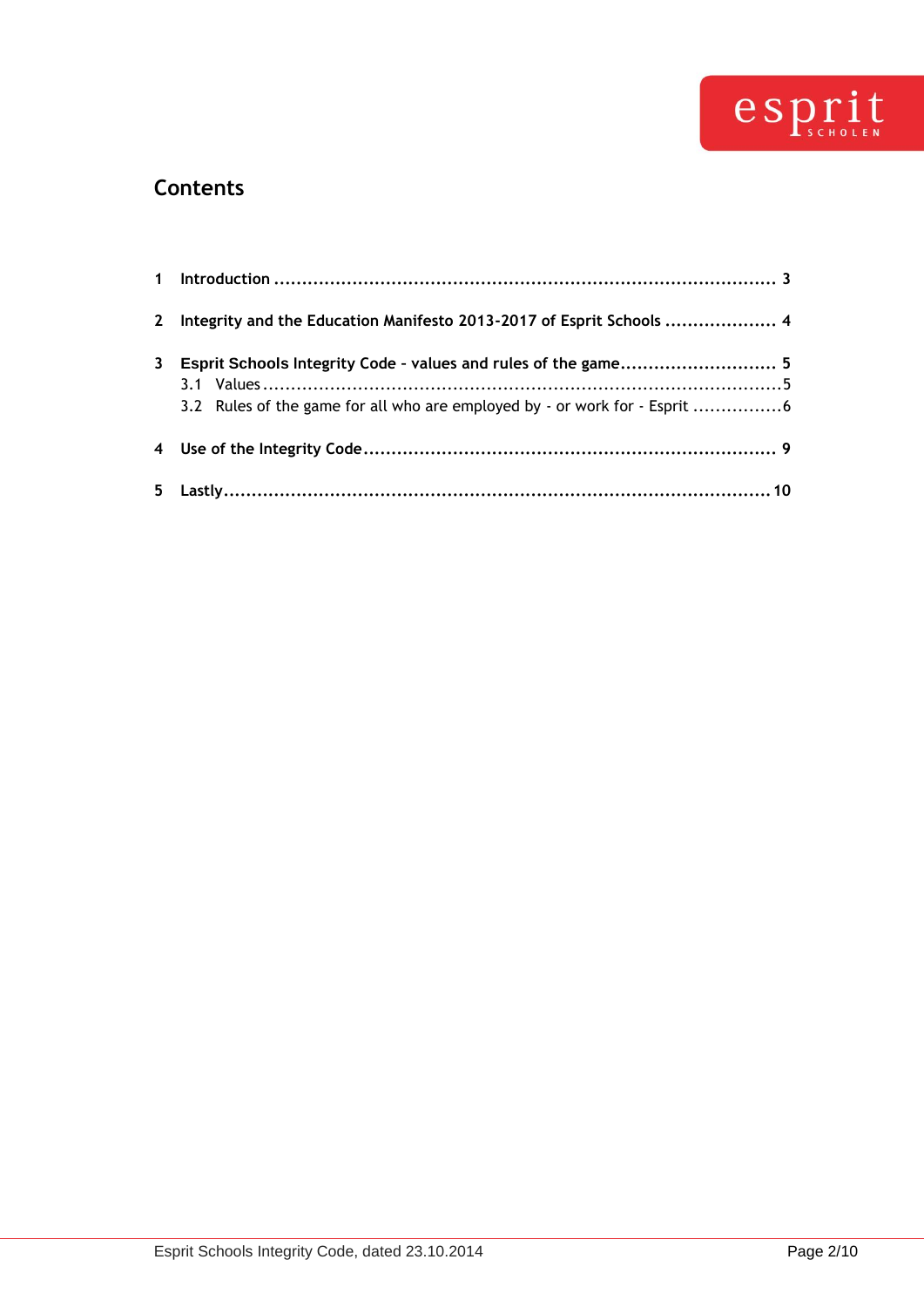## <span id="page-2-0"></span>**1 Introduction**

The Behavioural and Integrity Code in front of you applies to Esprit schools. This code is intended for everyone employed by Esprit and who works for Esprit, both internally and externally: employees, trainee teachers, those on internships, temporary workers, guest lecturers and volunteers. Esprit expects externally contracted parties to act in accordance with this code when fulfilling tasks for which they were contracted. To behave or act with integrity is defined as carrying out your function or contracted task openly and transparently, taking into consideration your responsibilities and the applicable rules, and with respect towards others. Where no rules apply, you assess and act in a way that is morally responsible, on the basis of generally accepted social and ethical norms. You accept responsibility for your own actions, you are accountable for your behaviour and you call others to account for their behaviour.

The code provides a framework for interpreting, assessing and weighing up whether behaviour is or is not acceptable. For instance, how one deals with gifts from parents and business contacts, and with private use of a telephone and computer, or how to deal with businesses when you are responsible for purchasing and how you deal with colleagues who act without integrity.

Esprit subscribes to - and also hereby implements - an important aspect of the national Code of good educational administration, which was drawn up in August 2011 for primary and secondary education.

Esprit schools are well known in Amsterdam. Esprit stands for high-quality education that is results-oriented, international and dynamic. The group of schools is made up of eleven schools, each with their own education profile and culture of learning. The breadth of education available includes primary, secondary - from practical training to grammar schools, including bilingual HAVO<sup>1</sup> and VWO<sup>2</sup> - and international education. The employees are dedicated and contribute wherever possible to fulfilling an important social task: preparing young people, by providing good education, for their full participation in society as responsible citizens.

l 1 Senior General Secondary Education

<sup>&</sup>lt;sup>2</sup> Pre-university education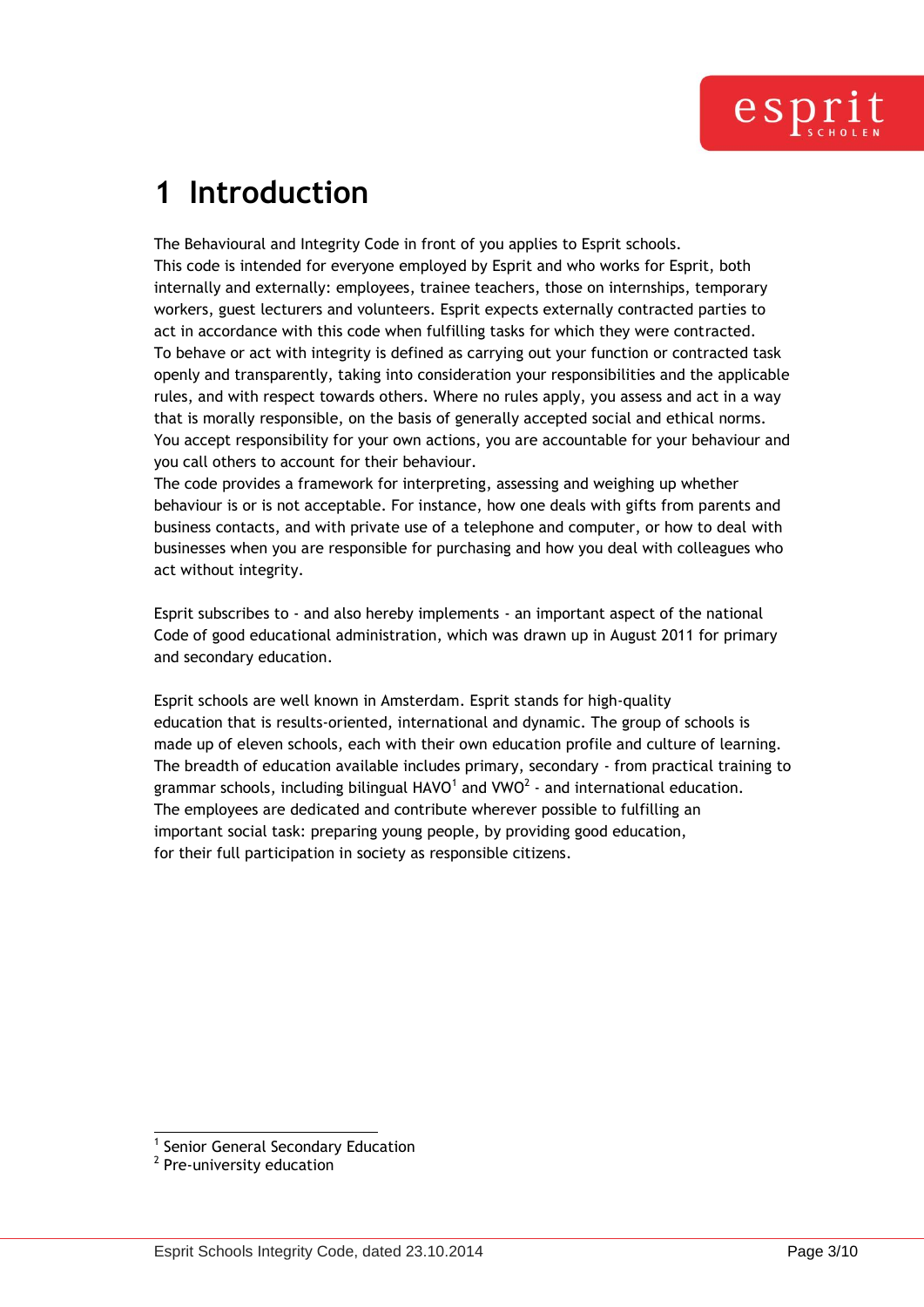

## <span id="page-3-0"></span>**2 Integrity and the Education Manifesto 2013-2017 of Esprit Schools**

It is Esprit's ambition to be a professional organization with skilled professionals. Professionals who are characterized by responsibility and quality, by loyalty and integrity. Esprit has the following to say in the Education Manifesto:

*We do our work with integrity and care. We conduct ourselves in compliance with the*  laws and regulations that apply to our educational sector, and we do our very best to be a *credit to our profession and sector. The 6 cornerstones of our Educational Manifesto serve as a motivating and moral basis for understanding and accepting our responsibility for our role and for making our contribution to Amsterdam society. The item 'Integrity' is one of the six cornerstones on which our Education Manifesto is constructed.* 

*Esprit believes that transparency and accountability are intrinsic values for putting public resources to responsible and effective use.* 

*Esprit aspires to a culture in which it is logical and normal that during working hours a person's own interest is outweighed by the interest of the students and the school. We believe that a culture in which a person favours themselves or others is improper. We call one another to account about matters that involve integrity. We do this top-down, bottom-up and also, of course, directly between colleagues.*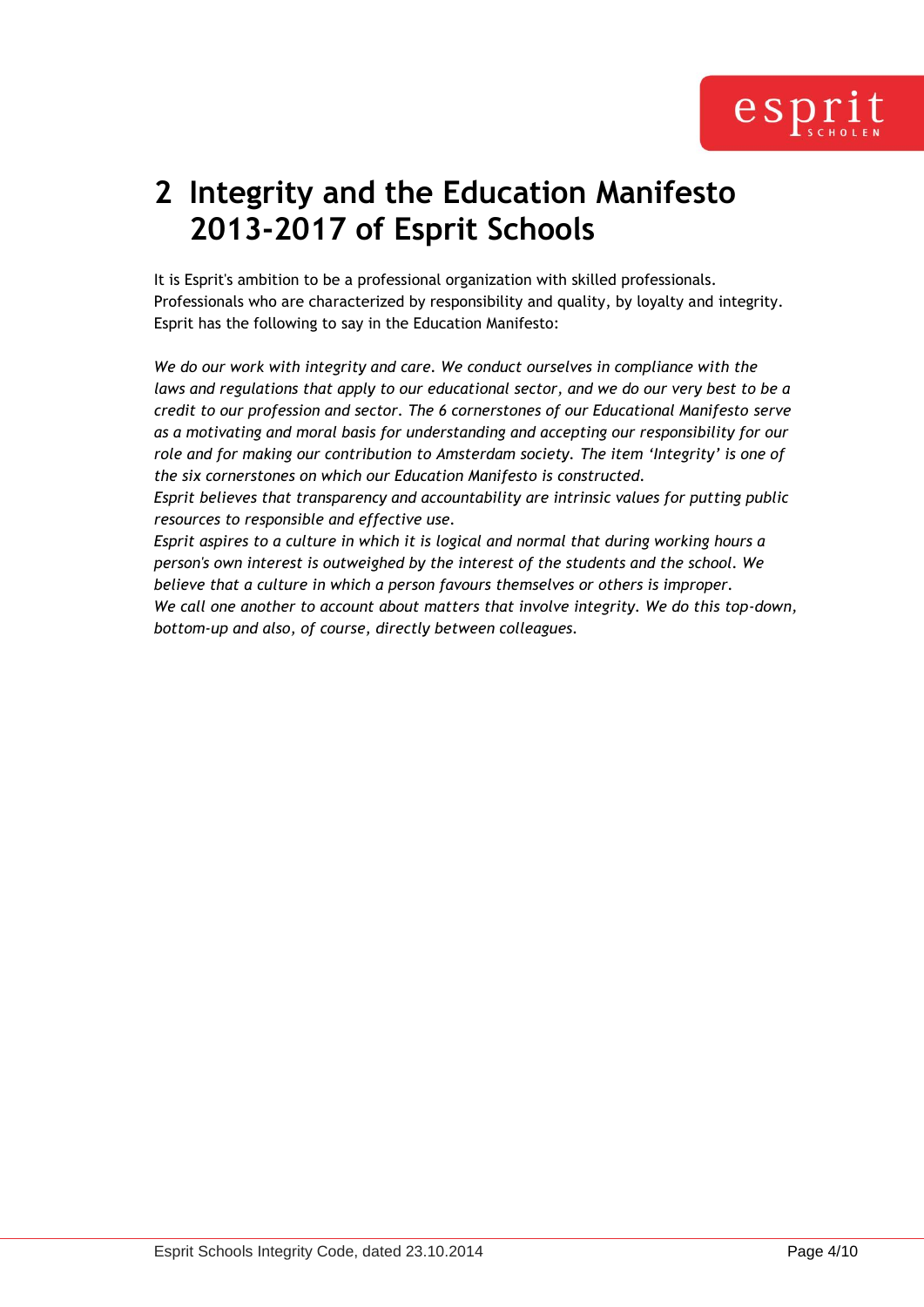## <span id="page-4-0"></span>**3 Esprit Schools Integrity Code – values and rules of the game**

### <span id="page-4-1"></span>**3.1 Values**

As touchstone for integrity Esprit adopts the basic values of Openness & Transparency, Accountability, Respect and Social Involvement

#### **a. Openness & transparency**

Esprit defines openness as being receptive to the opinions of others and to new experiences. Being open also means offering full disclosure about yourself and being forthcoming about your own opinions. Being open also means transparency, verifiability where necessary, accessibility when it is requested. A learning organization is an open organization in which colleagues dare to call one another to account about matters.

#### **b. Accountability**

A learning organization also demands that everyone is given and accepts the accountability that is in keeping with his or her role and function. Everyone must therefore be prepared to account for the way in which he or she exercises this accountability. Personal accountability is impossible without open and active participation. Responsibility is impossible without accountability.

#### **c. Respect**

Esprit defines respect firstly as avoiding damage being afflicted on people or matters. But respect also means in particular showing respect to other people.

#### **d. Attention to Society**

Esprit expects its employees to pay attention to and participate in the social environment. Today's student in Amsterdam is tomorrow's world citizen. This is why it is Esprit's ambition to deploy the abundance of cultural diversity to realise greater social cohesion and active world citizenship. Internationalisation offers more opportunities for the future, is a differentiator and attractive to students and parents.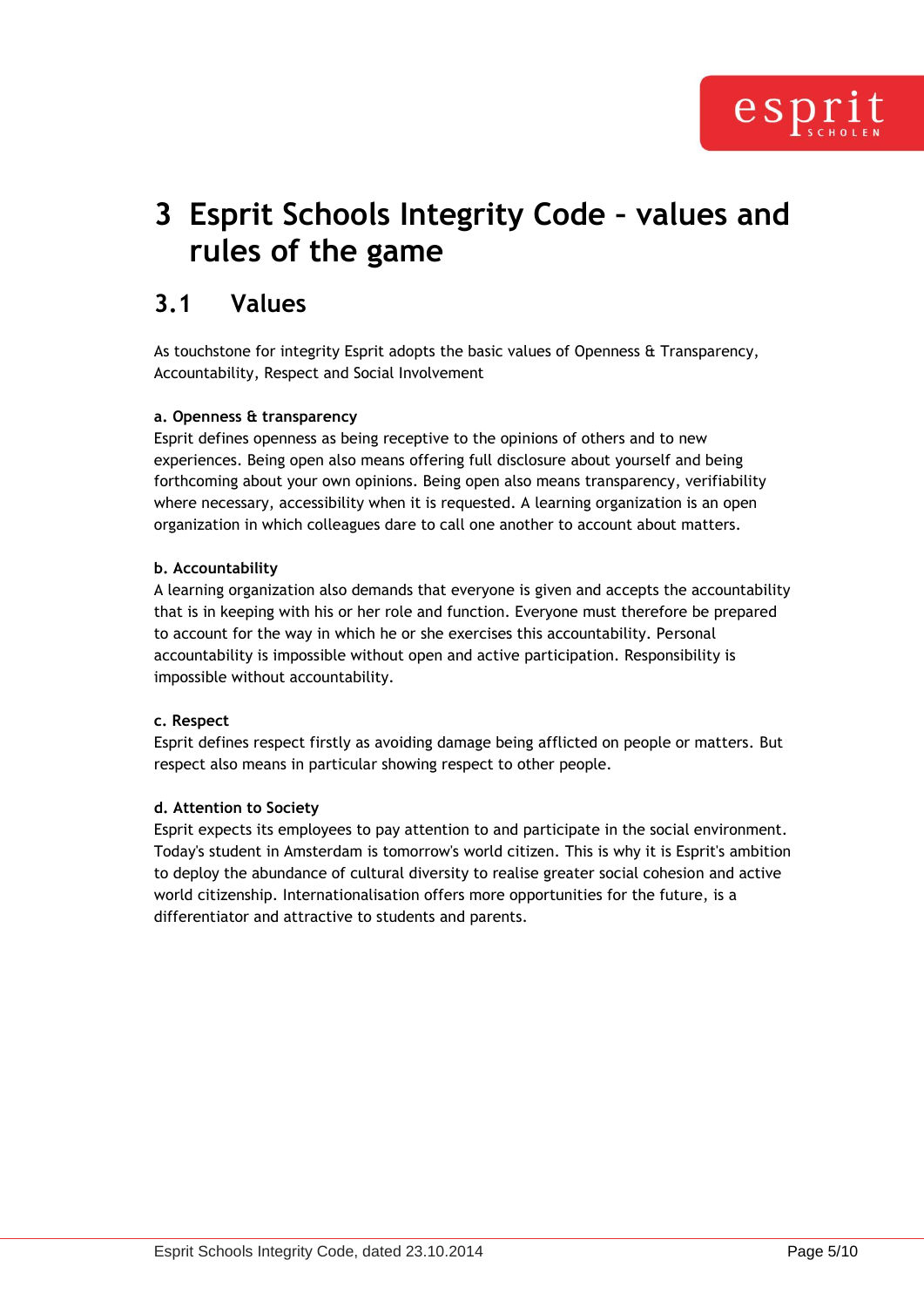

### <span id="page-5-0"></span>**3.2 Rules of the game for all who are employed by - or work for - Esprit**

These rules of the game are public. Persons who are employed by - or work for - Esprit receive a copy of the rules of the game upon commencement of their work. In cases not covered by the rules, or where their application is not unequivocal or leads to manifest unfairness, the executive board decides. If any doubt exists or if you feel you are faced with a dilemma, you should initially approach the school's management.

#### **a. Respectful interaction and respectful behaviour towards one another and towards third parties**

Respect means in particular showing respect to other people.

Respect is treating another person in the same way as you would like to be treated. For Esprit respect is also showing care and diligence in dealing with matters that come to an employee's attention or that belong to someone else, to society or to the organization. Esprit demands a respectful, representative attitude.

#### **b. Keeping private and work separate: we keep private matters and work separate**

*-Personal relationships*: Where professionals work together, relationships may develop, or may already exist, that go further than a professional relationship. A non-professional, personal relationship at work can lead to problems. The perception of conflicts of interest, or the possibility thereof, and favouritism are not entirely inconceivable. The manager should be notified about the development or existence of a non-professional, personal relationship with a colleague. Consideration can then be given to each individual situation as to whether suitable measures are needed, and if so which. Openness and good communication are extremely important in this type of situation.

*-Personal interests:* Employees of Esprit schools are not allowed to have a direct or indirect private interest in the allocation of work or the supply of goods and services to Esprit. The rules that apply to ancillary activities are as indicated per collective agreement.

-Employees of Esprit schools are not allowed to use *personnel or material or immaterial property of their employer* for their own benefit. In respect of ICT, you are requested to refer to the ICT user regulations for students and employees.

*-Personal data* may be processed by educational institutions. Esprit strictly observes the privacy rules that apply to educational institutions. These document how schools should deal with the processing of these data, the provision of data, the right of inspection and the retention obligation.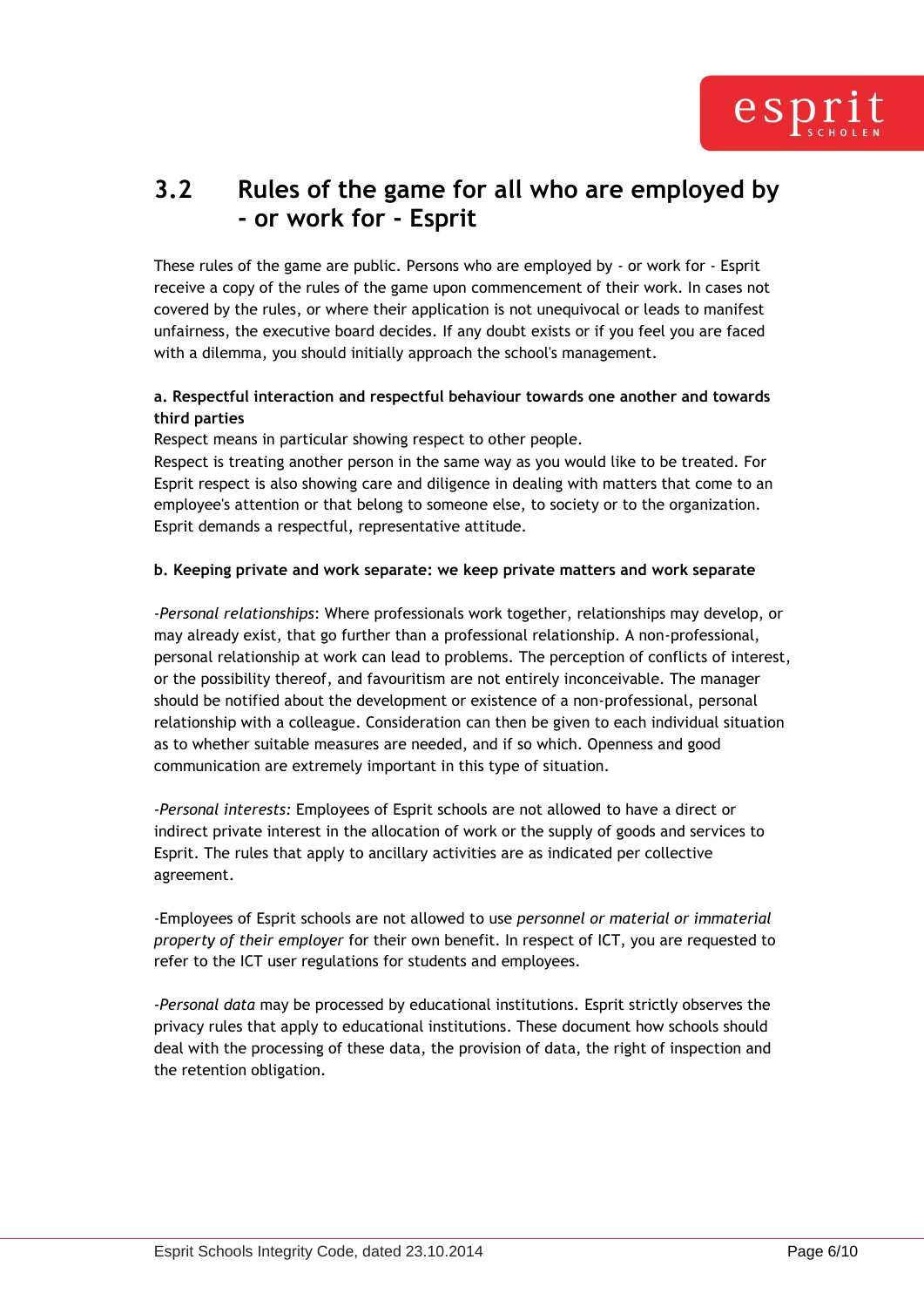

#### **c. Gifts and gratuities**

An employee is allowed to accept and keep a gift or gratuity whose value is less than  $\epsilon$ 50, given as an incidental recognition of a service rendered in the form of, e.g., a bouquet of flowers or a bottle of wine, as long as he/she reports it to his/her manager. Except in the case of specific school customs and in exceptional situations, gifts and gratuities in excess of the above-mentioned sum are always submitted, for assessment by the school principal, and with the approval of the Executive Board, to the school management. The school management will then decide upon an appropriate use. In principle, gifts and courtesies at Christmas and New Year are collected per school and raffled off among all employees of the school. Gifts and gratuities may not be offered nor accepted in return for having brought about a business relationship between Esprit and third parties.

#### **d. Excursions, work-related visits, study trips, congresses and events**

Invitations for excursions, work-related visits, study trips, congresses and events are never accepted by way of reciprocation. An invitation must be within the bounds of what is reasonable. Ultimately it is up to the manager to decide whether an invitation is within the bounds of what is reasonable or is no longer acceptable for the school. Furthermore, participation in this type of activities must be functional and in the interest of carrying out one's function. If this is not the case, but participation could still be useful, whether an exception can be made should be decided in consultation with the manager. In any case full openness must exist regarding the activity in which participation is being offered.

#### **e. Lunches, dinners and receptions.**

Participation in lunches, dinners or receptions at the invitation of the organization's business contacts must be functional. The manager should be informed about the invitation, where possible in advance. Such invitations must in any case remain within the bounds of what is reasonable. An invitation will not be accepted in a case involving current negotiating situations. Invitations may not be offered nor accepted in return for having brought about a business relationship between Esprit and third parties.

#### **f. Carrying out incidental activities for third parties during working hours.**

Requests to incidentally carry out activities for third parties, for example, hold a speech or make a presentation, should be put to the manager in advance for approval. If this involves payment in kind, for example a book voucher, this may be kept if its value does not exceed €50. If the value exceeds €50, then it must be handed over to the manager. Payments in cash or gift vouchers shall revert to the organization in so far as these exceed a sum of €50.

#### **g. Conflict of interests and awarding contracts**

Employees who maintain more or less personal contact with one of Esprit's (potential) contractors may not participate in decision-making on allocating contracts to that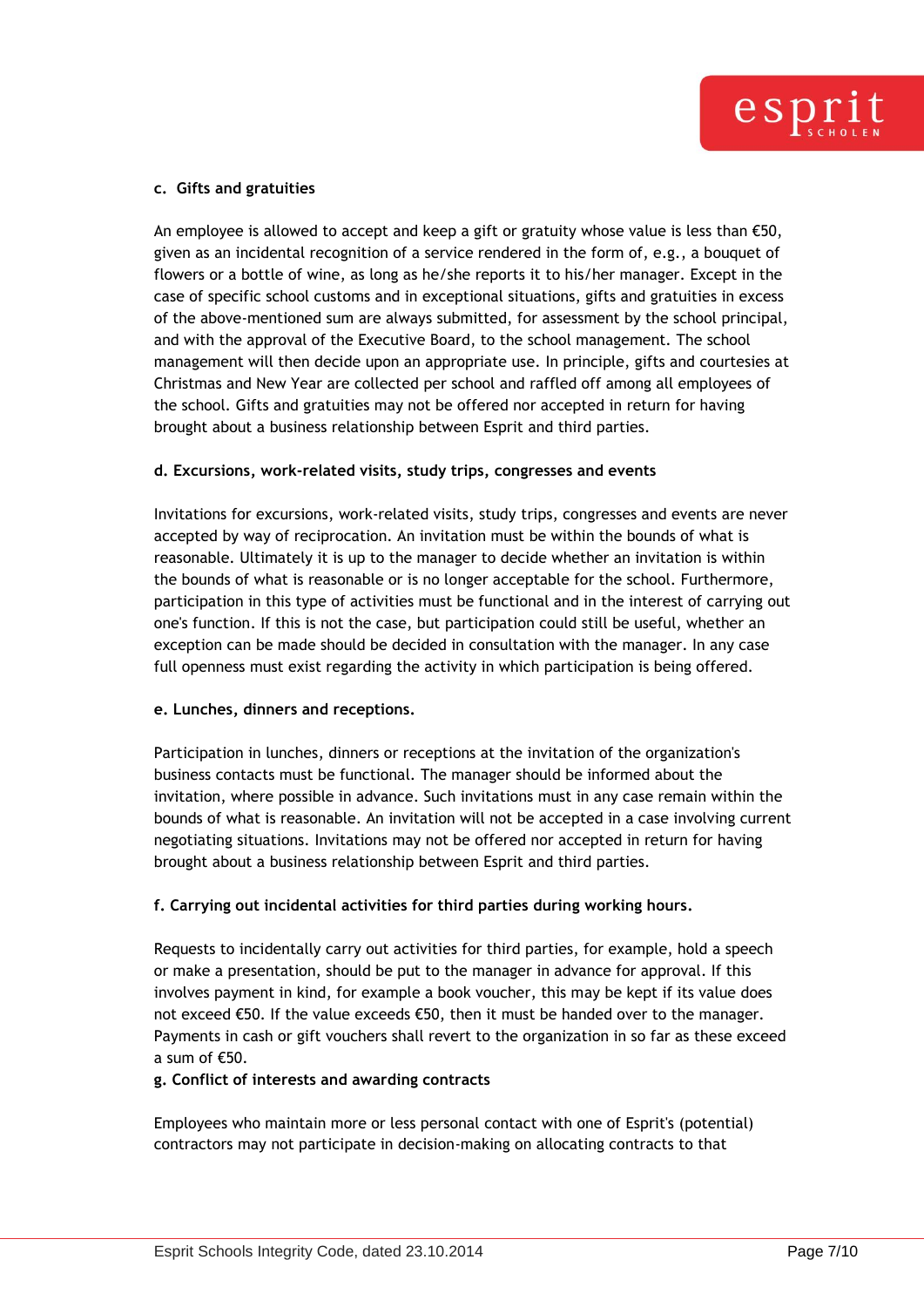

contractor. Esprit observes General Purchasing Conditions for the supply of goods and services.

An employee of Esprit Schools may not be simultaneously hired as an "external employee" or contractor to carry out work for Esprit.

#### **h. Job performance, ancillary activities, secrecy, intellectual property and security**

For the above-mentioned topics, the provisions apply as recorded in the Collective Agreement for Primary Education (CAO PO) and in the Collective Agreement for Secondary Education (CAO VO).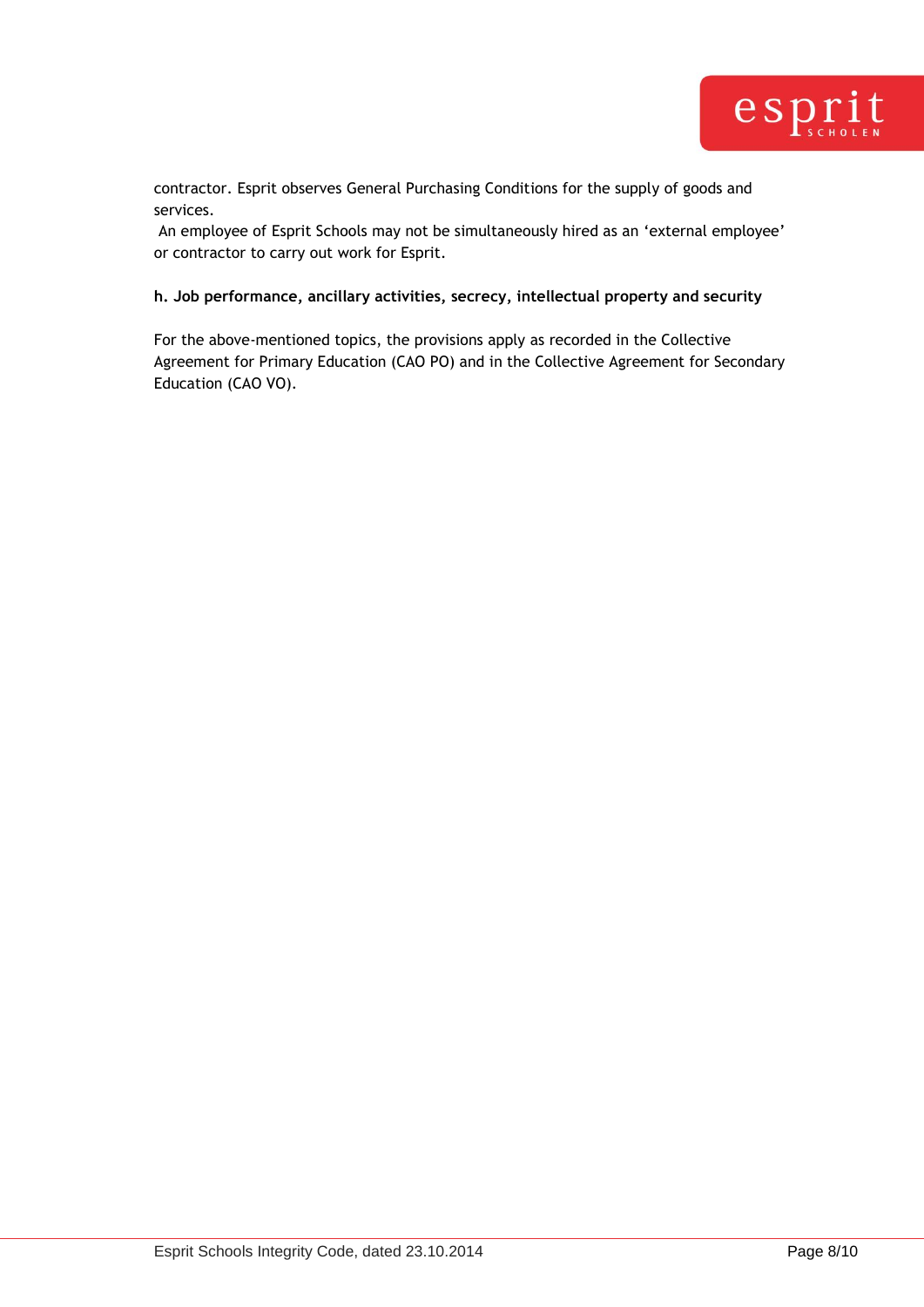

## <span id="page-8-0"></span>**4 Use of the Integrity Code**

#### **a. Reporting transgressive behaviour**

If you are of the opinion someone has behaved in a way that is contrary to this code, then you should discuss the matter with your school manager (if the school-related matter does not involve the school manager).

If it is a report that involves the school manager, or it is of a nature that transcends the school, then you should contact the Chairman of the Executive Board.

If it is a report that involves the Executive Board, then you can contact the Supervisory Board.

#### **b. Submitting a complaint or objection**

The legislature has given all those involved in education a right to complain. For information, see the "Complaints Procedure of the Esprit Association of Schools". Complaints could be about, for instance, the guidance of students, the use of punitive measures, assessment of students or about undesirable behaviour (namely: sexual intimidation, discriminating behaviour, aggression, violence and bullying). The suspicion of a sexual crime involves a statutory obligation to disclose and a notification requirement.

#### **c. Disclosure – cases of abuse**

In the event of abuse or the suspicion of abuse: if a suspicion is based on reasonable grounds, then it is also possible to make use of "Esprit's Regulations on Reporting Abuse". These regulations apply to:

- violating laws or policies
- misleading the judiciary
- a danger to public health, safety or the environment, or
- consciously withholding information about these crimes in situations that could possibly lead to abuse
- an offence

#### **d. Measures that apply when the rules of play are broken**

If an employee (or someone else who works at or for Esprit) acts contrary to this code, it is a serious matter. Measures will be taken, depending on the seriousness. These could lead to a disciplinary measure against an employee, possibly involving discharge, or terminating the collaboration.